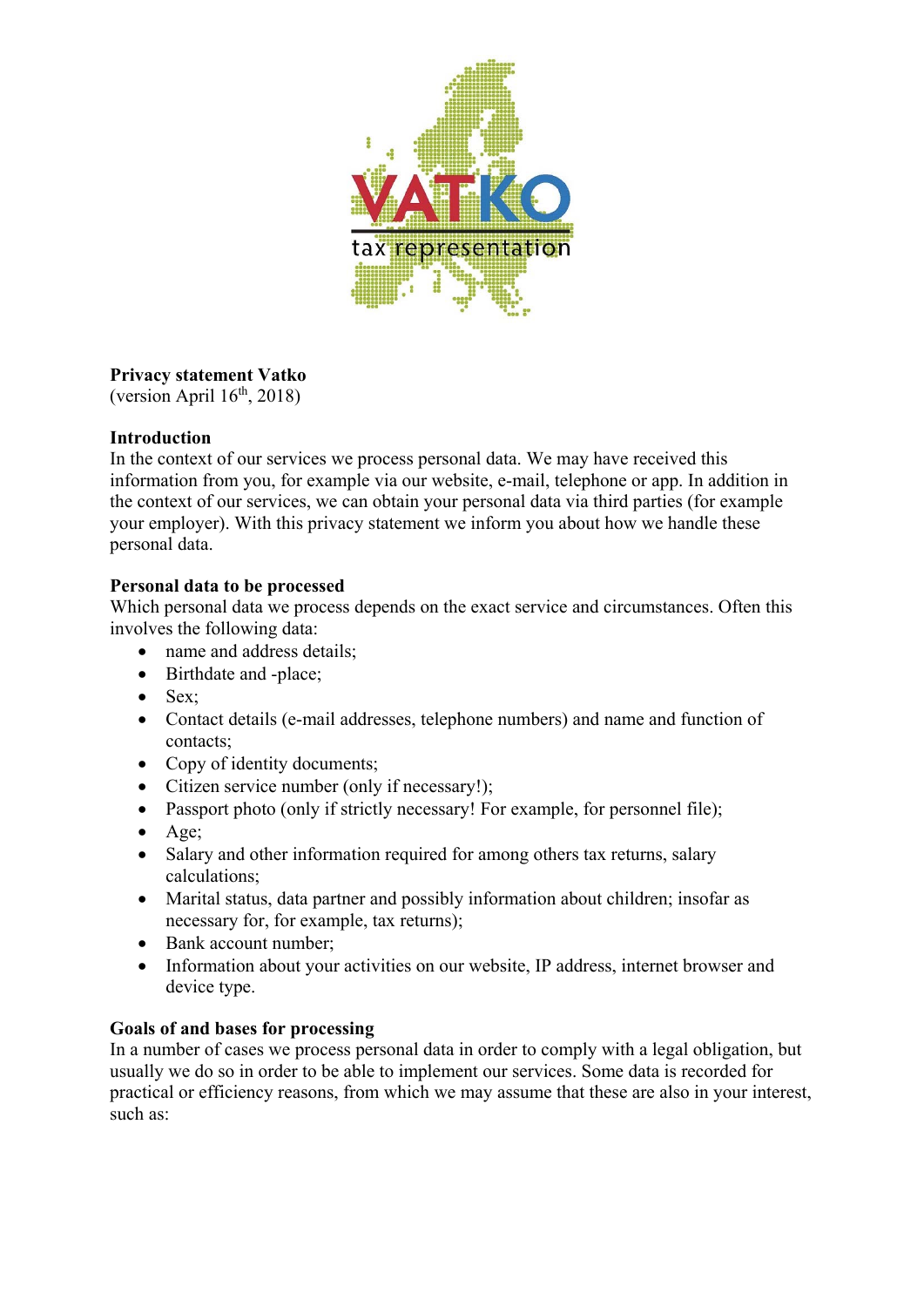

- Communication and information provision;
- Being able to provide our services in the most efficient way possible;
- The improvement of our services;
- Invoicing and debtcollection

The above also means that we use personal data for marketing purposes or to send you advertising materials or messages about our services, only if we think that this information may be of interest to you. We may also contact you to request feedback on services provided by us or for market or other research purposes.

In some cases it may be that we want to process personal data for reasons other than those mentioned above and that we will explicitly ask you for permission. If we wish to process personal data that we may process on the basis of your consent for other or more purposes, we will first and each time again ask you for permission.

Finally, we may also use your personal data to protect the rights or property of ourselves and those of our users and, if necessary, to comply with legal proceedings.

## **Provision to third parties**

In the context of our services, we can make use of the services of third parties, for example if these third parties have specialist knowledge or resources that we do not possess. These can be so-called processors or subprocessors, who will process the personal data on the basis of your exact order. Other third parties who, strictly speaking, are not processors of the personal data but have access to or have access to them, are for example our system administrator, suppliers or hosting parties of online software, or advisors whose advice we obtain concerning your assignment. If engaging third parties has the consequence that they have access to the personal data or that they themselves record and / or otherwise process, we will agree (in writing) with those third parties that they will comply with all the obligations of the GDPR. Of course, we will only involve third parties from whom we can and may assume that they are reliable parties that deal adequately with personal data and, moreover, can and will comply with the GDPR. This means, among other things, that these third parties may only process your personal data for the aforementioned purposes.

Of course, it may also be that we have to provide your personal data to third parties in connection with a legal obligation.

We will in no case provide your personal data to third parties for commercial or charitable purposes without your explicit permission.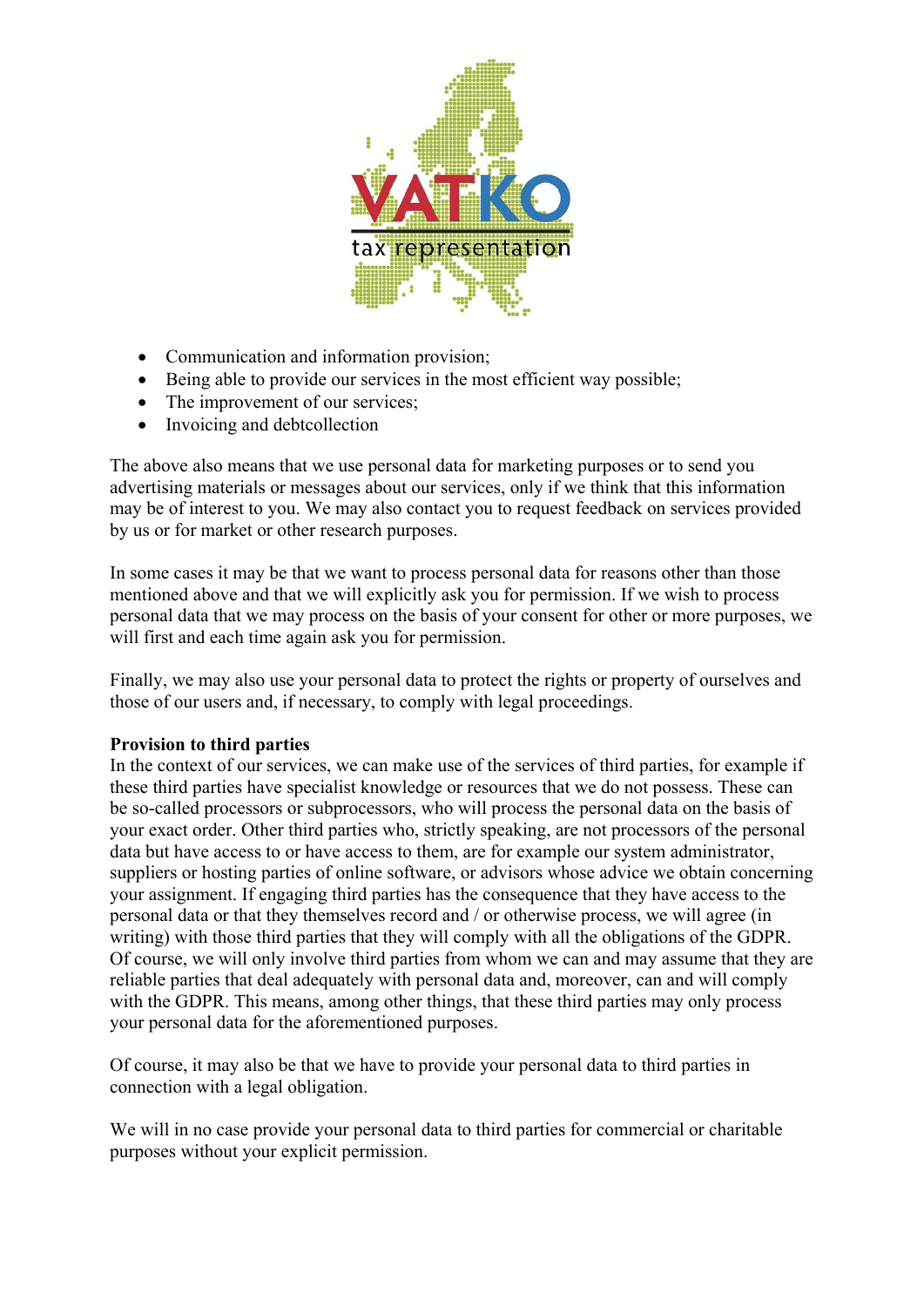

## **Retention periods**

We will not process your personal data for longer than is useful for the purpose for which it was provided (see the section on 'Goals of and bases for processing'). This means that your personal data will be kept for as long as they are necessary to achieve the relevant goals. Certain data must be retained for a longer period of time (often 7 years), because we have to comply with statutory custody obligations (for example the fiscal retention obligation) or in connection with instructions from our professional association.

#### **Security**

We have taken appropriate organizational and technical measures for the protection of the personal data insofar as these can reasonably be required of us, taking into account the interest to be protected, the state of the technology and the costs of the relevant security measures. We oblige our employees and any third parties who necessarily have access to the personal data to secrecy.

Furthermore, we ensure that our employees have received a correct and complete instruction on the handling of personal data and that they are sufficiently familiar with the responsibilities and obligations of the AVG. If you appreciate this, we will gladly inform you about how we have designed the protection of personal data.

## **Your rights**

You have the right to inspect, rectify or delete the personal data we have about you (except, of course, if this would interfere with any legal obligations). You can also object to the processing of your personal data (or a part thereof) by us or by one of our processors. You also have the right to have the information provided by you transferred by us to yourself or directly to another party if you wish.

#### **Incidents with personal data**

If there is an incident (a so-called data breach) concerning the relevant personal data, we will inform you without delay, unless there are compelling reasons, if there is a real chance of negative consequences for your privacy and the realization thereof. We strive to do this within 48 hours after we have discovered this data breach or have been informed about this by our (sub) processors.

## **Complaints**

If you have a complaint about the processing of your personal data, we ask you to contact us about this. If this does not lead to a satisfactory outcome, then there is always the right to file a complaint with the Dutch Data Protection Authority; the supervisory authority in the area of privacy.